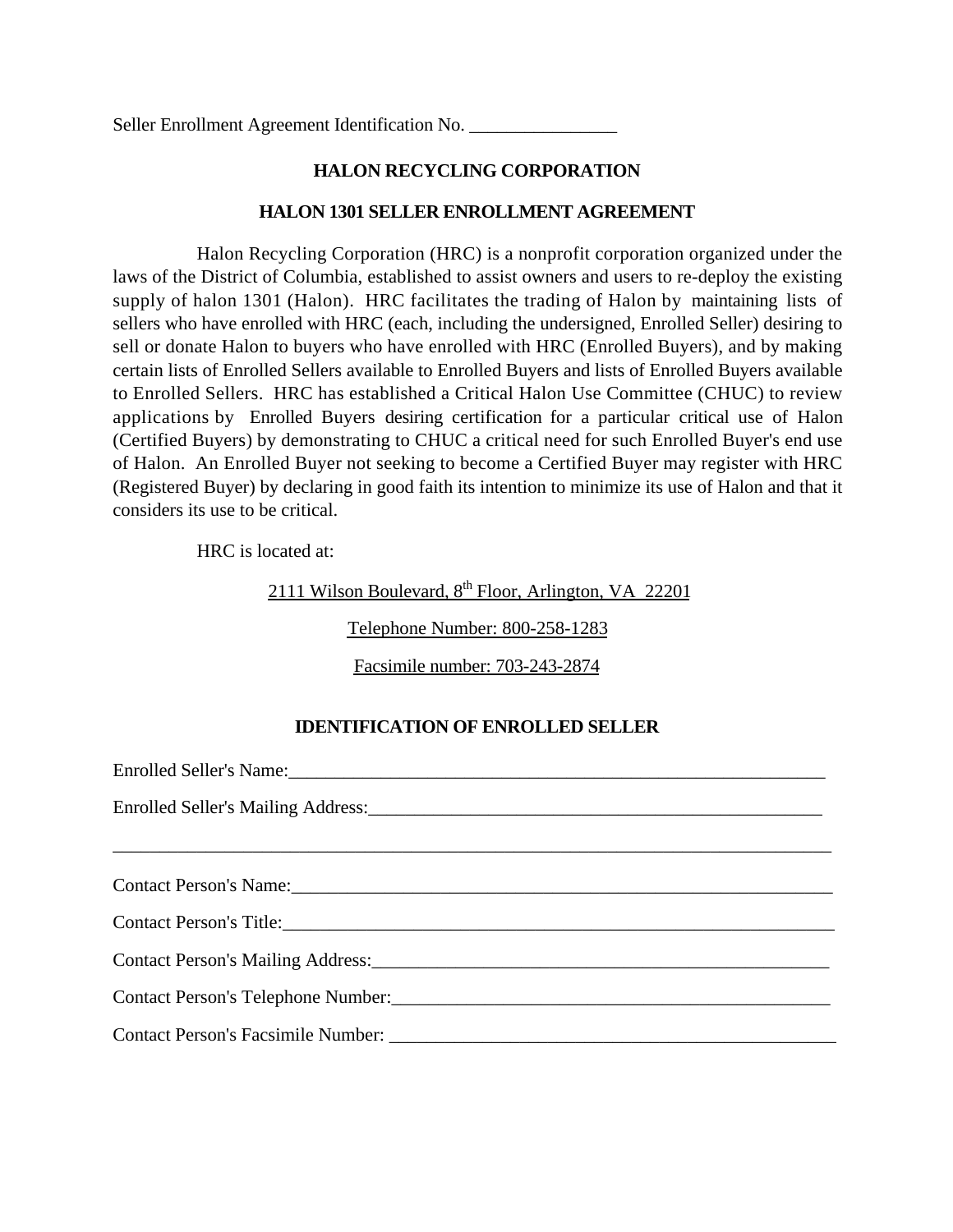| <b>Total Amount of Halon Available from Enrolled</b> |        |
|------------------------------------------------------|--------|
| Seller Pursuant to this Enrollment Agreement:        | pounds |
| Amount available for sale:                           | pounds |
| Amount available free of charge:                     | pounds |
| $\Box$ Available to Certified Buyers only            |        |

 $\Box$  Available to both Certified Buyers and Registered Buyers

or (check one)

## **ARTICLE I**

## **HRC'S PROGRAM**

**1.1 Lists of Enrolled Buyers.** Upon execution of this agreement, HRC shall provide Enrolled Seller with the current listings of Registered and Certified Buyers, which shall include the names, addresses, telephone numbers, and facsimile numbers of all Registered and Certified Buyers. HRC updates these lists on a periodic basis, and will provide the updated listing to Enrolled Seller when available.

**1.2 Lists of Enrolled Sellers.** HRC will include Enrolled Seller's name, address, contact person, telephone number, and facsimile number on lists of Enrolled Sellers given to Enrolled Buyers. Separate lists will be maintained of those Enrolled Sellers desiring to make Halon available only to Certified Buyers and of those Enrolled Sellers desiring to make Halon available to both Certified Buyers and Registered Buyers. HRC updates these listings and provides them to Enrolled Buyers on a periodic basis.

**1.3 CHUC Review of Enrolled Buyers Requesting Certification.** Whether an Enrolled Buyer is entitled to certification as a Certified Buyer shall be determined in good faith by CHUC based on the applicant's submissions and on the criteria set forth in Appendix \_\_\_ hereto. Neither HRC nor CHUC will make any independent inquiry into an Enrolled Buyer's contemplated use of Halon, or the facts and representations made by Enrolled Buyer in its application for certification.

#### **ARTICLE II**

## **ENROLLED SELLER'S COVENANTS**

**2.1 No Preference Towards Enrolled Buyers.** Enrolled Seller shall be free to sell or transfer Halon to any person or entity or through any facility. Enrolled Seller is not required to use HRC's facilities or to sell or transfer exclusively to Enrolled Buyers.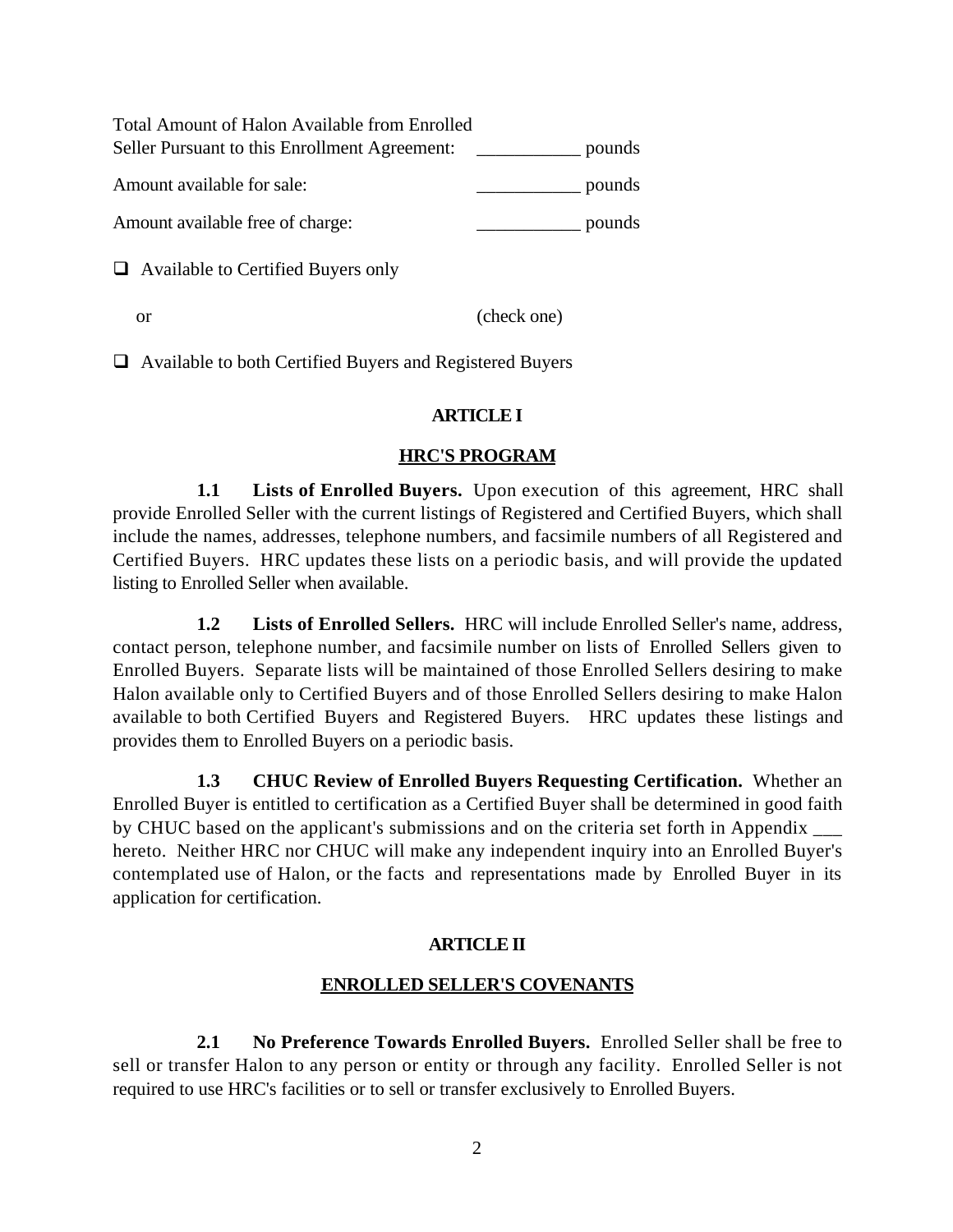**2.2 Payment of Enrollment Fee.** Upon execution of this agreement, Enrolled Seller shall pay HRC an enrollment fee according to the following schedule:

| Amount of              |                         |
|------------------------|-------------------------|
| Halon Available        |                         |
| for Sale Pursuant      |                         |
| to this Agreement      | <b>Registration Fee</b> |
| Less than $5,000$ lbs. | \$100                   |
| 5,000 to 50,000 lbs    | \$200                   |
| Over 50,000 lbs.       |                         |

No enrollment fee is due for amounts made available by Enrolled Seller free of charge.

**2.3 Payment of Brokerage Fee.** Upon any sale or transfer of Halon to a Registered or Certified Buyer, such Registered or Certified Buyer shall pay HRC's standard brokerage fee in effect at the time of such sale. The current HRC standard brokerage fee is \$1 per pound of Halon and will be set annually by the board of directors of HRC.

**2.4 Reporting of Completed Transactions.** For purposes of collecting the brokerage fee referenced in Section 2.3, Enrolled Seller agrees to report all transactions with any Enrolled Buyer to HRC within ten (10) days of the sale or transfer of any Halon to such Enrolled Buyer. Enrolled Seller's report must identify the names and addresses of the Enrolled Seller and Enrolled Buyer, the date of the transaction, the number of pounds of Halon sold, the number of pounds of Halon transferred free of charge, the Seller Enrollment Agreement Identification Number applicable to the transferred Halon, and the number of pounds remaining under the particular Seller Enrollment Agreement after the transfer. Upon receipt of this report, HRC will send an invoice to Enrolled Buyer for HRC's brokerage fee, and Enrolled Buyer shall pay such invoice within thirty (30) days of the date of the invoice.

**2.5 Nondiscrimination.** Enrolled Seller agrees not to refuse to sell to a particular Certified Buyer or to a particular Registered Buyer solely for reasons of that Certified Buyer's or that Registered Buyer's end use.

**2.6 Material Source.** Except as provided below, Enrolled Seller shall sell only Halon produced by countries that have signed the Montreal Protocol on Substances That Deplete The Ozone Layer, and that are operating under Article 2 of the Montreal Protocol. Enrolled Seller may also sell Halon produced by a country that operates under Article 5, Paragraph 1 of the Montreal Protocol, provided that Enrolled Seller has determined that the source country has ceased production and importation of newly-manufactured Halon. Enrolled Seller shall not provide, and an Enrolled Buyer need not accept, Halon from any country that (i) continues to produce Halon, or (ii) imports Halon from a country that continues to produce Halon.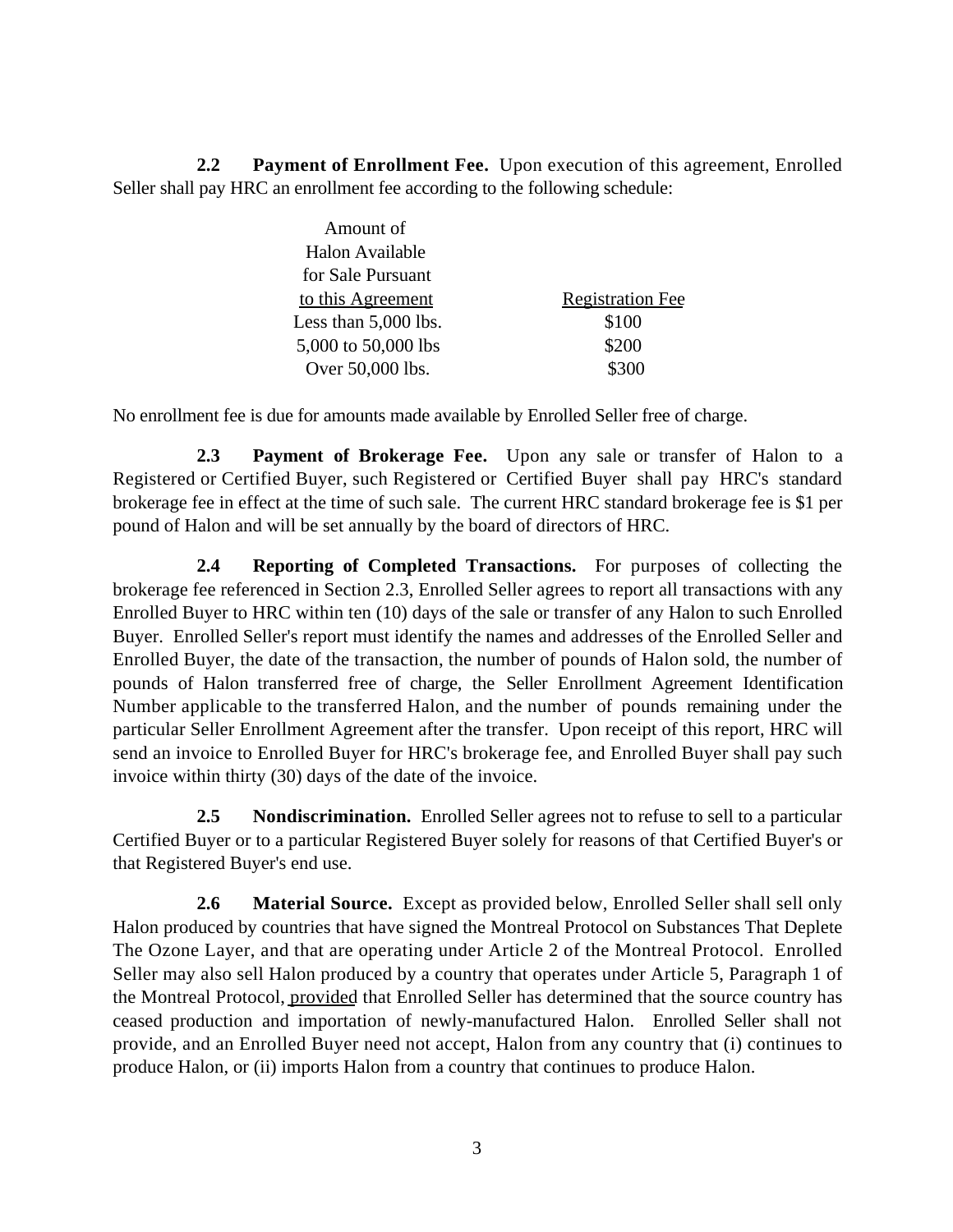**2.7 Point of Origin Documentation.** Prior to the shipment of Halon manufactured outside of the United States to an Enrolled Buyer, Enrolled Seller shall provide such Enrolled Buyer with "point of origin" documentation, satisfactory to the Enrolled Buyer, that shows the Halon's complete chain of custody from the country of manufacture to the Enrolled Seller. HRC shall obtain from each Enrolled Buyer its agreement to keep such documentation confidential.

**2.8 Code of Practice.** If Enrolled Seller is engaged in the business of halon recycling and recovery, it agrees to comply fully with the HRC Code of Practice for Halon Reclaiming Companies.

## **ARTICLE III**

### **OTHER PROVISIONS**

**3.1 Term.** This agreement remains in effect until terminated by either party by giving ten (10) days' advance written notice to the other. Notwithstanding termination of this agreement, any sale or transfer of Halon subsequently made to an Enrolled Buyer by Enrolled Seller as a result of HRC's listing services shall entitle HRC to receive its standard brokerage fee. With respect to any such sale or transfer, Enrolled Seller shall comply with the reporting obligations set forth herein so that HRC may invoice and collect the brokerage fee.

**3.2 Separate Enrollment Agreement Required for Additional Halon.** Enrolled Seller shall sign a new and separate enrollment agreement for any additional Halon to be made available by Enrolled Seller through HRC.

**3.3 Nondisclosure.** Enrolled Seller agrees to keep all HRC lists of Enrolled Buyers confidential and will not disclose this information to anyone who is not currently participating in the HRC program. This nondisclosure provision shall survive termination of this agreement.

**3.4 Scope of HRC's Obligations.** HRC's only responsibility to Enrolled Seller is to facilitate the trading of Halon by maintaining and delivering the listings of Enrolled Buyers and Enrolled Sellers as provided herein. HRC shall not be required to make any independent investigation whatsoever in connection with the enrollment of Registered Buyers or Certified Buyers and makes no representations or warranties of any kind, express or implied, as to their bona fides or contemplated use of such Halon. HRC is not, directly or indirectly, an agent of either Enrolled Seller or any Enrolled Buyer. HRC shall not be required to assist or otherwise take part in the negotiation or performance of any transaction between Enrolled Seller and any Enrolled Buyer. Except for its representation that CHUC shall act in good faith in determining whether a particular Enrolled Buyer may qualify as a Certified Buyer, HRC makes no other representations or warranties with respect to CHUC's decision-making process and shall have no responsibility to Enrolled Seller for CHUC's decisions.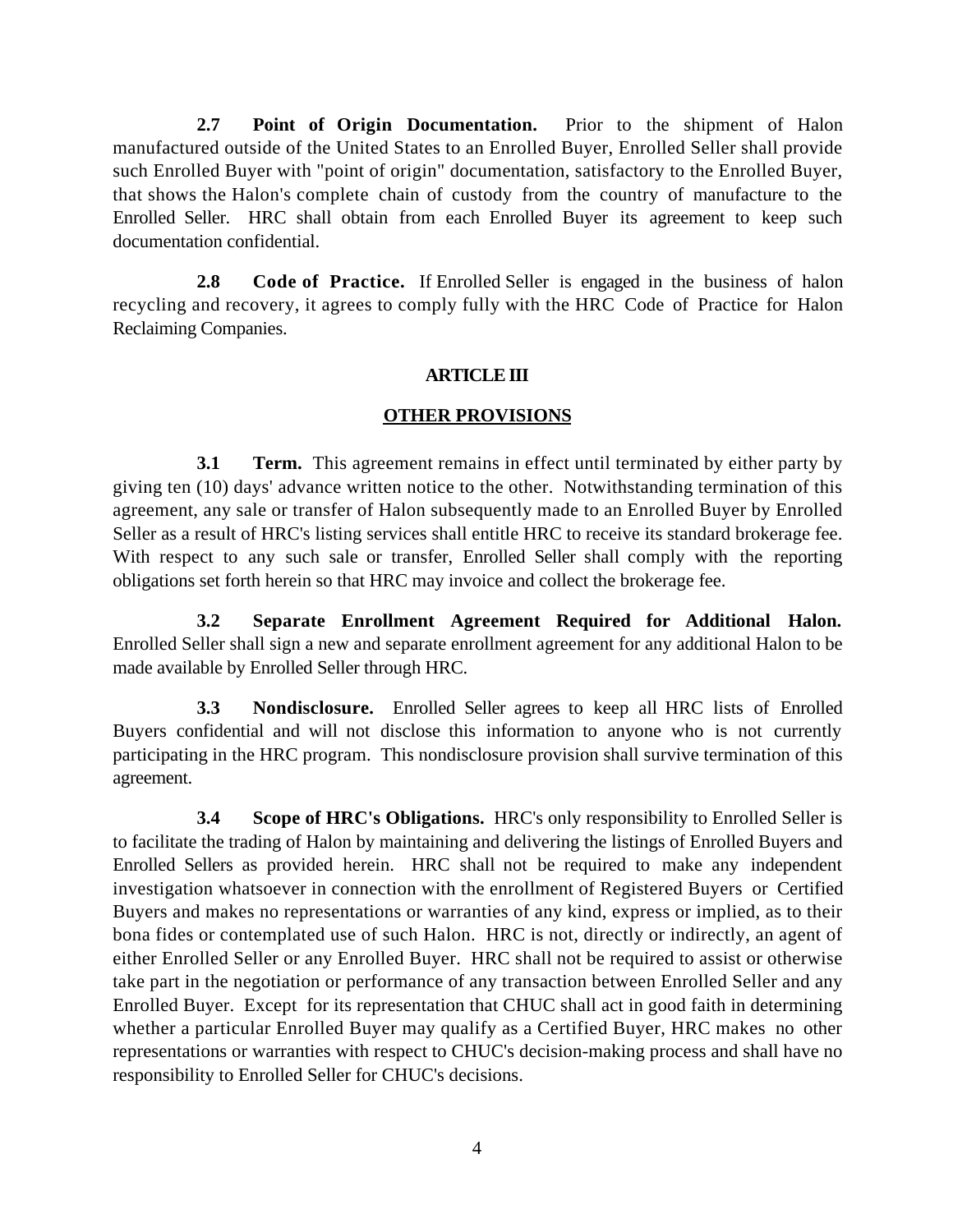**3.5 Limitation of Liability and Indemnification.** HRC shall have no liability to Enrolled Seller for any liabilities, losses, costs, expenses, damages, actions, or claims, including costs and attorneys' fees incurred in defense thereof, arising directly or indirectly, out of this agreement, any dealings between Enrolled Seller and any Enrolled Buyer, or by reason of Enrolled Seller's participation in HRC's program. Enrolled Seller shall indemnify and hold harmless HRC from any liabilities, losses, costs, expenses, damages, actions, or claims, including costs and attorneys' fees incurred in defense thereof, arising out of, any dealings between Enrolled Seller and any Enrolled Buyer, or by reason of Enrolled Seller's use or disposal of Halon.

**3.6 Successors and Assigns.** This agreement shall be binding on all successors and assigns of the parties. Enrolled Seller agrees to notify HRC of any new addresses or other pertinent information pertaining to Enrolled Seller.

**3.7 Arbitration.** Any controversy or claim for damages or monetary relief arising out of or relating to this agreement or the termination thereof shall be determined by binding arbitration in accordance with the Commercial Arbitration Rules of the American Arbitration Association (the "Rules") and in accordance with the following agreement:

- (a) The number of arbitrators shall be one unless both parties agree, when arbitration is initiated, that a tribunal of three arbitrators is appropriate because of the size, complexity or other circumstances of the case;
- (b) The place of arbitration shall be Washington, D.C.;
- (c) In addition to any provision of the Rules allowing the arbitrator(s) to issue orders for interim relief, any party may seek equitable or injunctive relief from a court of competent jurisdiction in the District of Columbia, and the exercise of this right shall not be deemed incompatible or as a waiver of this agreement to arbitrate; and
- (d) The parties agree to submit to the jurisdiction of the courts in the District of Columbia, including the federal courts.

**3.8 Governing Law.** This agreement shall be governed by the laws of the District of Columbia, without reference to its principles of conflicts of laws.

**3.9 Enumerations and Headings.** The enumerations and headings contained in this agreement are for convenience of reference only and are not intended to have any substantive significance in interpreting this agreement.

**3.10 Entire Agreement; Amendments.** This agreement replaces and supersedes all prior agreements or other understanding relating to the subject matter hereof. No alteration, modification, amendment, or other change in this agreement shall be binding on the parties unless made in writing and approved and executed by each party.